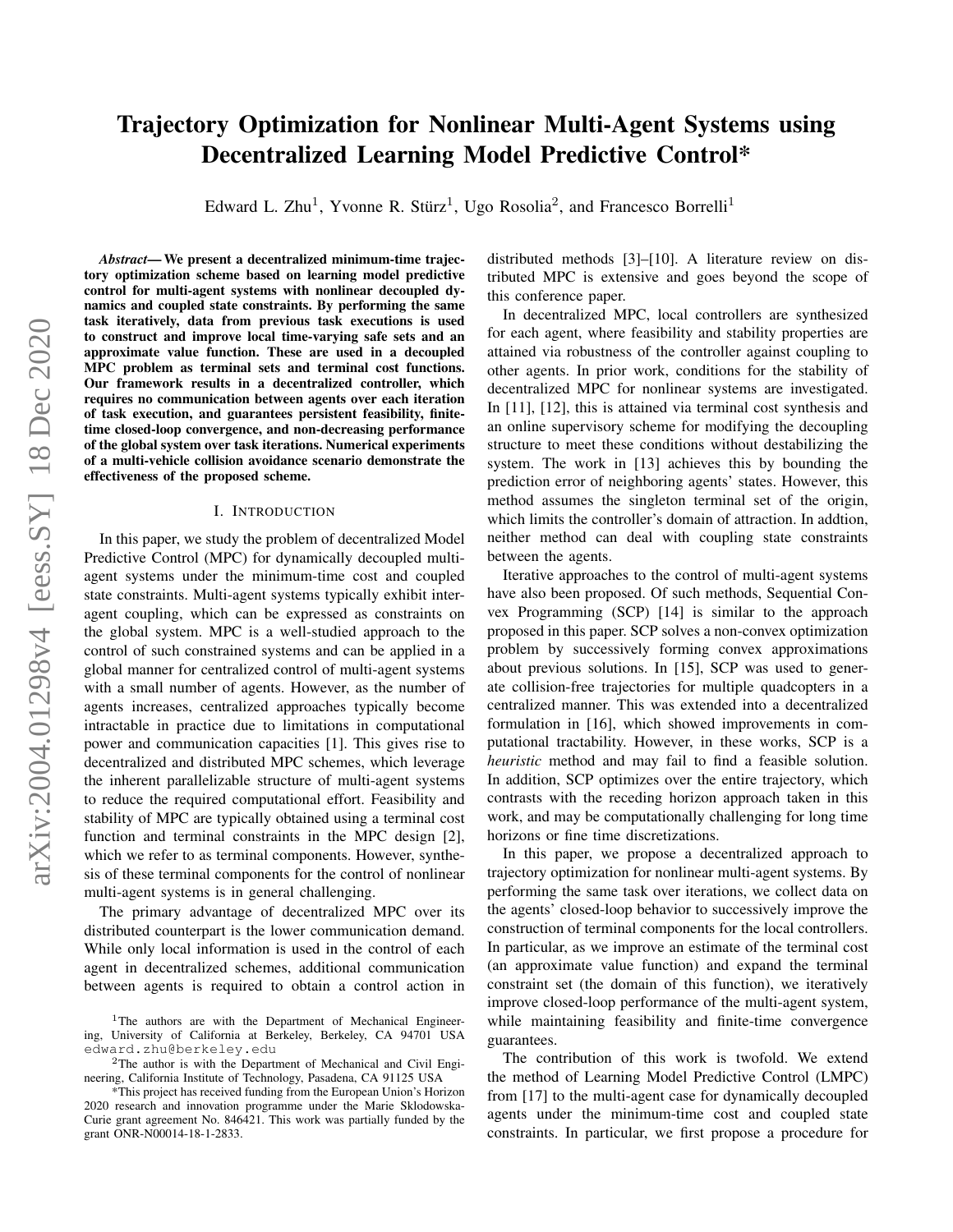synthesizing the MPC terminal components using data from previous iterations of task execution. We then show that the resulting decentralized LMPC has the properties of persistent feasibility, finite-time closed-loop convergence to the goal state, and non-decreasing performance over iterations. We demonstrate the effectiveness of the decentralized method with a numerical example in the context of multi-vehicle collision avoidance, where we observe a significant reduction of computational effort compared to a centralized approach.

#### II. PRELIMINARIES

#### *A. System Description*

For a system of M agents, the set of indices  $\{1, \ldots, M\}$ is denoted as  $\mathcal{M}$ . ' $\preceq$ ' denotes an element-wise inequality. Consider the global nonlinear time-invariant discrete-time system composed of M agents

$$
x_{t+1} = f(x_t, u_t), \tag{1}
$$

where the global state and input vectors at sampling time  $t \geq 0$  are formed by stacking those from each agent into a single column, i.e.  $x_t = \text{col}_{i \in \mathcal{M}}(x_{i,t}) = [x_{1,t}^\top, \dots, x_{M,t}^\top]^\top \in$  $\mathbb{R}^n$  and  $u_t = \text{col}_{i \in \mathcal{M}}(u_{i,t}) \in \mathbb{R}^m$ , where  $x_{i,t} \in \mathbb{R}^{n_i}$  and  $u_{i,t} \in \mathbb{R}^{m_i}$ . Each agent in the global system is subject to local state and input constraints,

<span id="page-1-2"></span>
$$
x_{i,t} \in \mathcal{X}_i \subseteq \mathbb{R}^{n_i}, \quad u_{i,t} \in \mathcal{U}_i \subseteq \mathbb{R}^{m_i}, \quad \forall t \ge 0. \tag{2}
$$

These local constraint sets are assumed to be closed, compact, and include the goal states  $x_{i,F}$  in their relative interiors. The global system is additionally subject to coupling constraints on the system state,

$$
g(x_t) \preceq 0, \quad \forall t \ge 0. \tag{3}
$$

We assume that the agents are dynamically decoupled with continuous dynamics and locally stabilizable, which means that we can write (interchangeably with [\(1\)](#page-1-0)), for all agents  $i \in \mathcal{M}$ , the local dynamics as

$$
x_{i,t+1} = f_i(x_{i,t}, u_{i,t}).
$$
\n(4)

#### *B. Control Objective*

The objective is to design a controller which drives the system state to a goal state  $x_F$  by solving the following optimal control problem for the global system

$$
\min_{\mathbf{u}_T} \quad \sum_{t=0}^T h(x_t, u_t) \tag{5a}
$$

s.t. 
$$
x_{t+1} = f(x_t, u_t), \quad \forall t \in \{0, ..., T-1\}
$$
 (5b)

$$
x_0 = x_S, \ x_T = x_F \tag{5c}
$$

$$
x_t \in \mathcal{X}, \ u_t \in \mathcal{U} \quad \forall t \in \{0, \dots, T\} \tag{5d}
$$

$$
g(x_t) \preceq 0, \quad \forall t \in \{0, \dots, T\},\tag{5e}
$$

where the goal state  $x_F = \text{col}_{i \in \mathcal{M}}(x_{i,F})$  is assumed to be a feasible equilibrium state of [\(1\)](#page-1-0).  $x_S = \text{col}_{i \in \mathcal{M}}(x_{i,S})$  is the initial condition of the system, and the state and input constraint sets in [\(5d\)](#page-1-1) are the Cartesian products of the local constraint sets in [\(2\)](#page-1-2). In this work, we are specifically interested in the minimum-time cost, which is defined as follows

$$
h(x_t, u_t) = \mathbb{1}(x; x_F) = \begin{cases} 0 & \text{if } x = x_F \\ 1 & \text{otherwise.} \end{cases}
$$

# <span id="page-1-6"></span>*C. Learning Model Predictive Control*

In this section, we briefly introduce and review the key concepts of LMPC [17], [18], which are extended upon in this work. LMPC was proposed as an iterative trajectory optimization method for single-agent nonlinear dynamical systems performing iterative tasks. In particular, the method provides a data-driven approach to terminal set and cost synthesis. We assume that an initial feasible input sequence  $\mathbf{u}_0^0 = \{u_0^0, u_1^0, \dots, u_{T^0-1}^0\}$  and closed-loop state trajectory  $\mathbf{x}^0 = \{x_0^0, x_1^0, \dots, x_{T^0}^0\}$  exists for [\(1\)](#page-1-0) and is available at iteration  $q = 0$ .  $T<sup>q</sup>$  denotes the time at which the closed-loop system reaches the terminal state, i.e.  $x_{T_q}^q = x_F$ . We note that for iterative tasks, the initial condition of the system is assumed to be the same over iterations, i.e.  $x_0^q = x_S$ ,  $\forall q \ge 0$ .

<span id="page-1-0"></span>LMPC solves a Finite Horizon Optimal Control Problem (FHOCP), which approximates [\(5\)](#page-1-3), in a receding horizon fashion. Given the initial condition  $x$  at time  $t$  of iteration q, the FHOCP is defined as

$$
\min_{\mathbf{u}_{t,N}^q} \sum_{k=0}^{N-1} \mathbb{1}(x_{k|t}^q; x_F) + V^{q-1}(x_{N|t}^q)
$$
 (6a)

s.t. 
$$
x_{k+1|t}^q = f(x_{k|t}^q, u_{k|t}^q), \ \forall k \in \mathbb{N}_{N-1}
$$
 (6b)  
 $x_{k|t}^q = x$  (6c)

<span id="page-1-5"></span><span id="page-1-4"></span>
$$
\frac{q}{0|t} = x \tag{6c}
$$

$$
x_{k|t}^q \in \mathcal{X}, \ u_{k|t}^q \in \mathcal{U}, \ \forall k \in \mathbb{N}_{N-1} \tag{6d}
$$

$$
g(x_{k|t}^q) \preceq 0, \ \forall k \in \mathbb{N}_{N-1} \tag{6e}
$$

$$
x_{N|t}^q \in \mathcal{SS}^{q-1},\tag{6f}
$$

where  $x_k^q$  $_{k|t}^q$  and  $u_k^q$  $_{k|t}^{q}$  denote the decision variables of the predicted state and input at the sampling time  $t + k$  of iteration q. The first input  $\hat{u}_0^q$  $_{0|t}^{q}$  is then applied to the system [\(1\)](#page-1-0).

<span id="page-1-8"></span>The terminal set at iteration  $q-1$  in [\(6f\)](#page-1-4), called a sampled safe set, is defined as

<span id="page-1-7"></span>
$$
SS^{q-1} = \left\{ \bigcup_{p \in \mathcal{Q}^{q-1}} \bigcup_{t=0}^{T^p} x_t^p \right\},\tag{7}
$$

<span id="page-1-3"></span>where  $Q^{q-1} = \{p \in \{0, ..., q-1\} : x_{T_p}^p = x_F\}$  is the set of iteration indices up to iteration  $q - 1$  where the goal state  $x_F$  was successfully reached. The sampled safe set collects the closed-loop state trajectories from previous successful iterations, which implies that at iteration  $q, \forall x \in S S^q$ , there exists a known and feasible sequence of inputs, with  $x_0 =$ x, such that  $f(x_t, u_t) \in \mathcal{SS}^q$ ,  $\forall t \geq 0$ . We note that by construction,  $SS^q$  is a control invariant set.

<span id="page-1-1"></span>For the terminal cost function in [\(6a\)](#page-1-5), an approximate value function is constructed which returns the minimum cost-to-go (over iterations 0 to  $q - 1$ ) from each state in the safe set. The cost-to-go from the state at time  $t$  along the closed-loop trajectory  $x^q$  with corresponding input sequence  $\mathbf{u}^q$  is defined as  $J_{T^q}^q(x_t^q, t) = \sum_{k=t}^{T^q} \mathbb{1}(x_k^q, x_F)$ .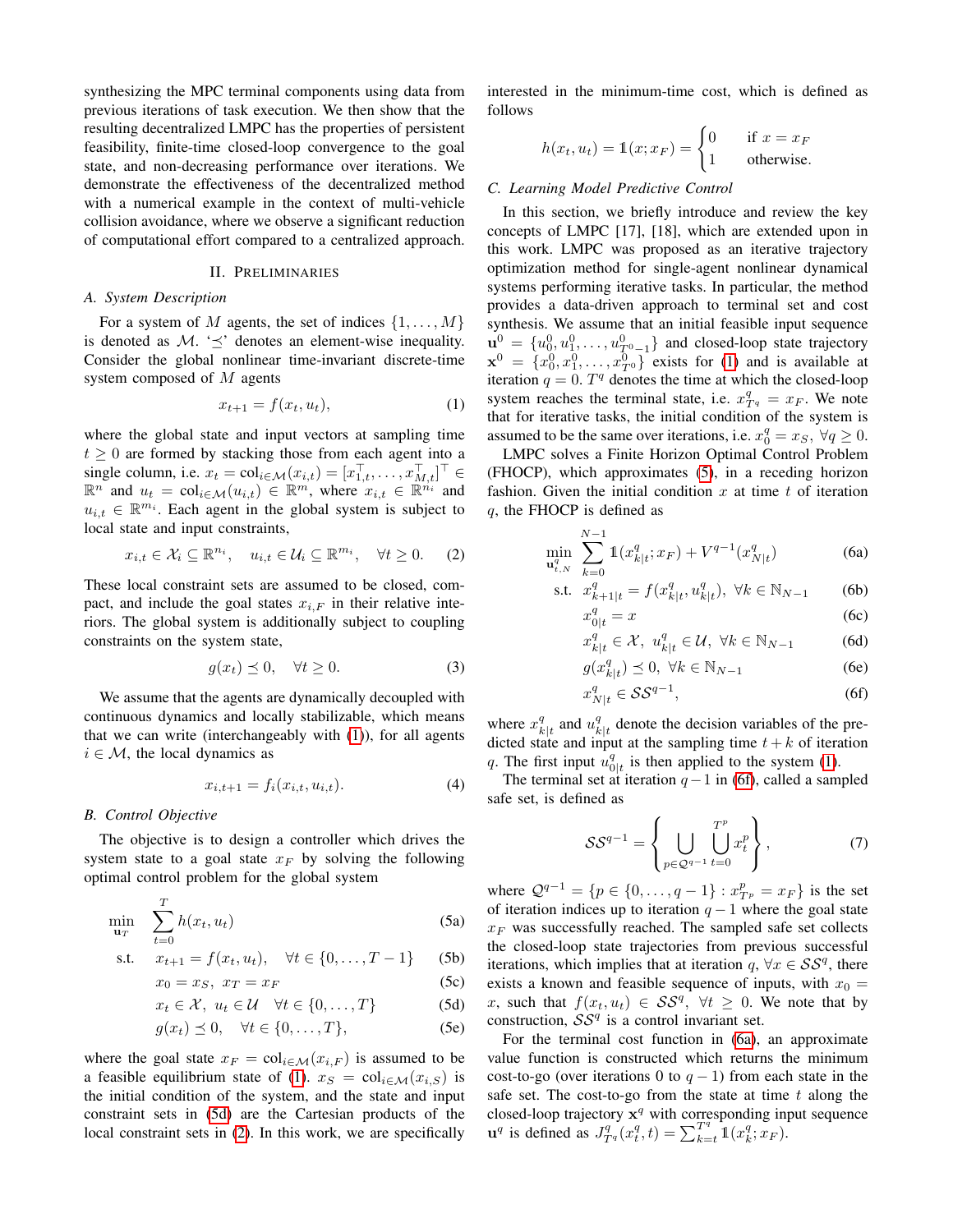The approximate value function at iteration  $q - 1$  is then

$$
V^{q-1}(x) = \begin{cases} \min_{(p,t)\in \mathcal{F}^{q-1}(x)} J_{T^q}^p(x,t) & \text{if } x \in \mathcal{SS}^{q-1} \\ +\infty & \text{otherwise} \end{cases}
$$
(8)

where  $\mathcal{F}^{q-1}(x) = \{(p, t) : x_t^p = x \text{ and } x_t^p \in \mathcal{S} \mathcal{S}^{q-1}\}\)$  returns the set of iteration and time index pairs for the states in previous trajectories which are equal to  $x$ .

Using the properties of the constructed terminal components, the resulting scheme guarantees persistent feasibility of the FHOCP and finite-time closed-loop convergence of the closed-loop system. Non-decreasing performance can also be shown over iterations of task execution.

# III. PROBLEM FORMULATION

In this section, we extend the idea of LMPC from Sec. [II-](#page-1-6)[C](#page-1-6) to the multi-agent case. Specifically, our formulation leverages data from previous iterations of task execution to synthesize local controllers for each agent via decoupled FHOCPs. This allows for an entirely decentralized control scheme for the multi-agent system at each iteration. In the following, we describe the synthesis of the local terminal components, namely the time-varying sampled safe sets and approximate value function. We then present the resulting decoupled FHOCPs, which are solved in a receding horizon manner. Combining these elements, we arrive at a decentralized LMPC procedure for trajectory optimization of multiagent systems.

# *A. Time-Varying Sampled Safe Sets and Global Constraint Decomposition*

In this part, we address two challenges posed by a decentralized receding horizon approach. Namely 1) how global constraint satisfaction can be enforced through decentralized local constraint satisfaction, and 2) how feasibility over the entire task horizon can be maintained in a receding horizon implementation of [\(5\)](#page-1-3), particularly when time-varying constraints are introduced.

*To address 1)*, we introduce the following assumption. Notice that the original global time-invariant constraints are transformed into local time-varying constraints.

<span id="page-2-0"></span>**Assumption 1.** At iteration  $q$ , there exists a time-varying local decomposition of the global constraints:  $g_{i,t}^q(\cdot)$ ,  $\forall t \geq$  $0, \forall i \in \mathcal{M}$ , which can be constructed from feasible trajectories of the global system, At each time  $t$ , joint local constraint satisfaction is sufficient for global constraint satisfaction, i.e.  $g_{i,t}^q(x_{i,t}) \preceq 0, \ \forall i \in \mathcal{M} \implies g(x_t) \preceq 0.$ 

*Remark* 1. Given a feasible trajectory  $x_i^q$ , we may always obtain the decomposition  $g_{i,t}^q(x_i) = ||x_i - x_{i,t}^q||$  for each trajectory point in  $x_i^q$ , which satisfies the condition in Ass. [1.](#page-2-0) In Sec. [V,](#page-5-0) we present a technique for constructing  $g_{i,t}^q(\cdot)$  in a less conservative manner.

*To address 2)*, constraint satisfaction of the FHOCPs over the entire task horizon is obtained by using control invariant sets. This was done in [17] via [\(7\)](#page-1-7), which, recall, are control <span id="page-2-1"></span>invariant sets by definition. We would like to achieve the same goal of using data to construct sets which grant the same properties to the decentralized scheme. However, in [\(5\)](#page-1-3) (and due to the constraint decomposition in Assumption [1\)](#page-2-0), we include time-varying constraints for which the classical definition of set invariance does not apply. For this reason, we do not collect all recorded states of the global system, which converge to  $x_F$ , into a single invariant set as in [\(7\)](#page-1-7). Instead, we interpret the states of agent  $i$  at time  $t$  of previous successful iterations as a sampled subset of the  $(T<sup>q-1</sup> - t)$ step reachable set to  $x_{i,F}$ , where  $\hat{T}^q = \max_{p \in \{0, ..., q\}} (T_i^p)$ . As such, for each agent  $i \in \mathcal{M}$  at iteration q, we propose to construct time-varying sampled safe sets  $\mathcal{SS}_{i,t}^q$  using data from previous iterations of task execution, which are onestep reachable to  $SS_{i,t+1}^q$  (and therefore K-step reachable to  $x_{i,F}$  for some  $K \in \{1,\ldots,\hat{T}^{q-1}-t\}$ ). Moreover, we require that the global coupling constraints are satisfied for all combinations of states in the constructed safe sets, i.e.  $\forall t \geq 0$  and  $\bar{x}_i \in \mathcal{SS}_{i,t}^q$ ,  $g(\bar{x}) \preceq 0$ , where  $\bar{x} = \text{col}_{i \in \mathcal{M}}(\bar{x}_i)$ . The following assumption allows us to start with non-empty safe sets at the first iteration.

<span id="page-2-4"></span>**Assumption 2.** At iteration  $q = 0$ , an initial feasible input and state sequence, which converges to the goal state in  $T_i^0$ steps, exists for each agent [\(4\)](#page-1-8). Denote this input sequence and state trajectory for agent  $i \in \mathcal{M}$  as  $\mathbf{u}_i^0$  and  $\mathbf{x}_i^0$ .

*Remark* 2*.* This assumption is reasonable as one may provide initial feasible trajectories through demonstration or by employing a conservative controller.

Let  $(\mathcal{D}_x, \mathcal{D}_u)$  be the dataset which collects the state trajectories  $\mathbf{x}_i^0 \dots, \mathbf{x}_i^q$  and input sequences  $\mathbf{u}_i^0, \dots, \mathbf{u}_i^q$ , and let  $g_{i,t}^q(\cdot)$  be a constraint decomposition which satisfies Assumption [1.](#page-2-0) Then, initializing the recursive relationship with  $\mathcal{SS}_{i,\hat{T}^{q-1}}^q = \{x_{i,F}\}\$ , we construct the time-varying sampled safe sets for each agent  $i$  at time  $t$  of iteration  $q$ as

<span id="page-2-3"></span>
$$
\mathcal{SS}_{i,t}^q = \left\{ x_{i,k}^p \in \mathbf{x} : g_{i,t}^q(x_{i,k}^p) \preceq 0 \text{ and } \right.
$$

$$
f_i(x_{i,k}^p, u_{i,k}^p) \in \mathcal{SS}_{i,t+1}^q \right\}.
$$
 (9)

The time-varying sampled safe sets  $SS_{i,t}^q$  collect the state trajectory points from previous successful iterations for which there exists a trajectory to the goal state that satisfies the global constraints. We show in Sec. [IV](#page-4-0) that the sampled safe sets are a non-empty family of reachable sets to  $x_{i,F}$ .

*Remark* 3. For successful iterations, i.e. where  $x_{i,T_i^q}^q =$  $x_{i,F}$ , it is straightforward to accommodate task iterations of different lengths when constructing  $\mathcal{SS}_{i,t}^q$  for  $t \in$  $\{0,\ldots,\max_{p\in\mathcal{I}}(T_i^p)\}\)$ . Since  $x_{i,F}$  is an equilibrium of system  $i$ , we may trivially apply the zero input to obtain  $\mathcal{SS}_{i,t}^q = \{x_{i,F}\}\text{ for all }t > T_i^q.$ 

<span id="page-2-2"></span>*Remark* 4*.* How the constraint decomposition is constructed depends on the specific problem at hand. In the multi-vehicle collision avoidance example shown in Sec. [V,](#page-5-0) we propose a procedure to construct hyperplanes which separate the position states of the sampled safe sets for pairs of agents.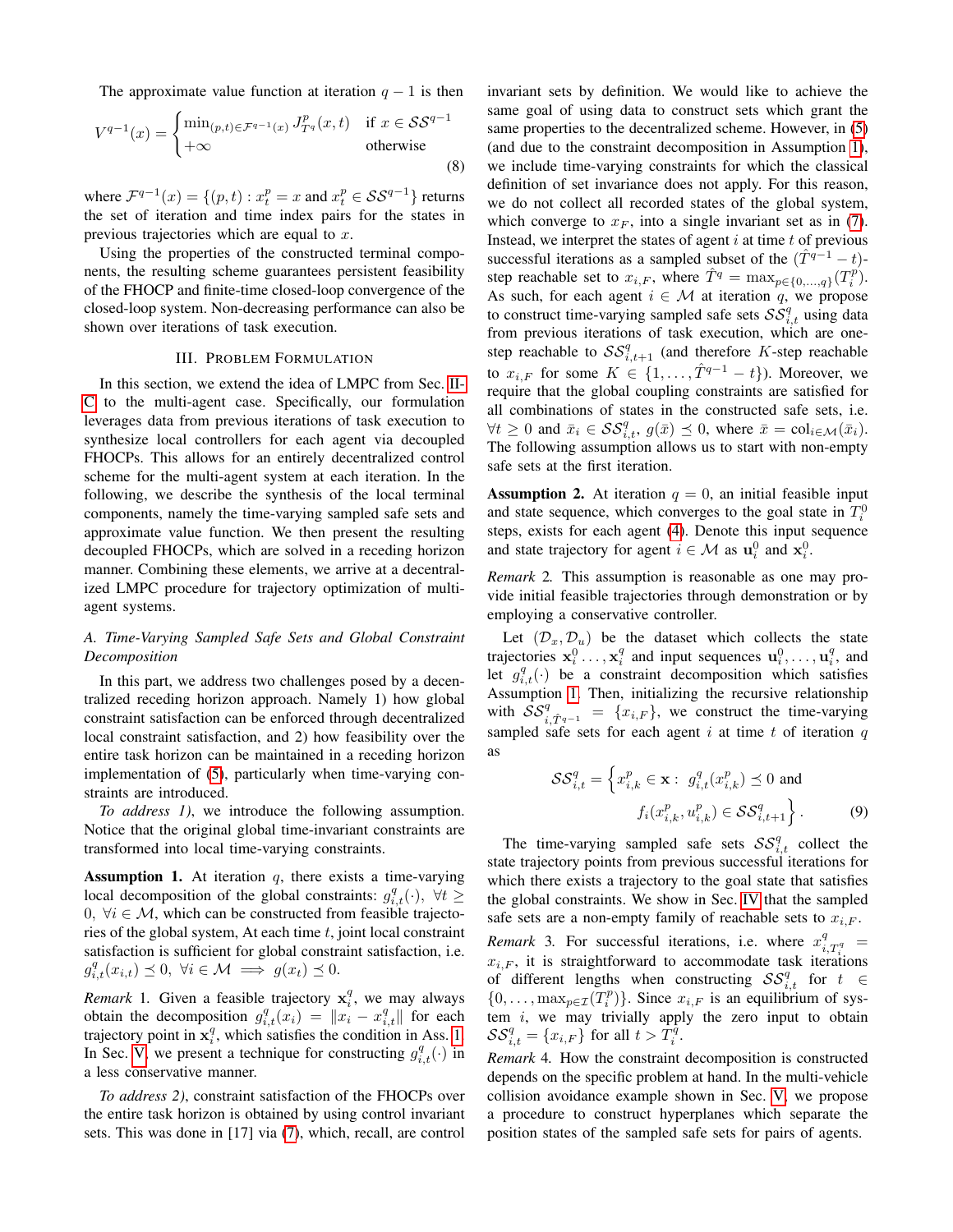#### *B. Value Function Approximation*

For an input sequence  $\mathbf{u}_i^q$  and closed-loop state trajectory  $x_i^q$  of agent i at iteration q with length  $T_i^q$ , we define the cost-to-go from the state  $x_{i,t}^q$  at time t along the closed-loop trajectory to be

<span id="page-3-7"></span>
$$
J_{i,T_i^q}^q(x_{i,t}^q,t) = \sum_{k=t}^{T_i^q} 1\!\!1(x_{i,k}^q,x_{i,F}) = T_i^q - t. \tag{10}
$$

The iteration cost for agent  $i$  at iteration  $q$  can then be written as  $J_{i,T_i^q}^q(x_{i,S}, 0)$ , recalling that the system is initialized at the same state  $x_S$  for each iteration q. This leads to the definition of the approximate value function  $V_i^q(\cdot, t)$  at time t over the sampled safe set  $\mathcal{SS}_{i,t}^q$  as

$$
V_i^q(x_i, t) = \begin{cases} \min_{(p,k) \in \mathcal{F}_{i,t}^q(x_i)} J_{i,T_i^p}^p(x_i, k), & \text{if } x_i \in \mathcal{SS}_{i,t}^q\\ +\infty, & \text{otherwise,} \end{cases}
$$
(11)

where  $\mathcal{F}_{i,t}^q(x_i)$  is defined in the same way as in [\(8\)](#page-2-1). Thus, for a state  $x_i$  whose value is equal to some state in  $\mathcal{SS}_{i,t}^q$ ,  $V_i^q(x_i, t)$  returns the minimum cost-to-go over trajectories which pass through  $x_i$  in  $\mathcal{SS}_{i,k}^q$  for  $k \geq t$ . Note that  $V_i^q$  is discontinuous as its domain is a finite set of points.

#### *C. The Finite Horizon Optimal Control Problem*

Synthesis of the terminal components is achieved using the function synthesizeFHOCP as summarized in Alg. [1,](#page-4-1) which acts as a global coordinator between iterations of task execution in our decentralized framework. In this algorithm, we introduce the design parameters  $\bar{t}, \underline{t} \geq 0$  and  $q \in$  $\{0, \ldots, q\}$  to reduce the computational burden of safe set construction and to make satisfaction of one-step reachability from  $SS_{i,t}^q$  to  $SS_{i,t+1}^q$  trivial. In particular, we construct the set  $I$  which contains the iteration indices of the  $q$  most recent successful iterations and the sliding time range  $\mathcal{T}_t$  =  ${\max(t-t, 0), \ldots, t, \ldots, t+\overline{t}}$  and obtain the *candidate* safe sets for time  $t$  (line 6). After a constraint decomposition is constructed (line 8, see Rem. [4](#page-2-2) and Sec. [V\)](#page-5-0), the candidate safe sets are checked for constraint satisfaction (line 10). In the case where any constraint is violated, the design parameters are updated (lines 11-15) and new candidate safe sets are constructed (line 16). This procedure is repeated until safe sets satisfying [\(9\)](#page-2-3) are found. We will show in Sec. [IV](#page-4-0) that the procedure described in Alg. [1](#page-4-1) results in non-empty safe sets which satisfy the coupled constraints and are reachable to  $x_{i,F}$ . As such, after performing the task at iteration  $q-1$ , we obtain for agent i the decomposition of the global constraint  $g_{i,t}^{q-1}(\cdot)$ , the sampled safe sets  $SS_{i,t}^{q-1}$ , and the approximate value function  $V_i^{q-1}(\cdot,t)$ , which are constructed using data from iterations 0 to  $q - 1$ .

To obtain the control action for agent  $i$  at sampling time t of iteration  $q$ , we solve the following decoupled FHOCP with horizon length N and initial condition  $x_i$ .

$$
\mathcal{P}_{i,N}^q(x_i, t) = \min_{\mathbf{u}_{i,t}^q} \sum_{k=0}^{N-1} \mathbb{1}(x_{i,k|t}^q; x_{i,F}) + V_i^{q-1}(x_{i,N|t}^q, t+N)
$$
  
s.t.  $x_{i,k+1|t}^q = f_i(x_{i,k|t}^q, u_{i,k|t}^q)$ , (12a)

$$
x_q^{(k+1)l} = x_i
$$
\n
$$
(12b)
$$

<span id="page-3-5"></span><span id="page-3-2"></span><span id="page-3-1"></span><span id="page-3-0"></span>
$$
x_{i,k|t}^q \in \mathcal{X}_i, \ u_{i,k|t}^q \in \mathcal{U}_i,
$$
 (12c)

<span id="page-3-4"></span><span id="page-3-3"></span>
$$
g_{i,t+k}^{q-1}(x_{i,k|t}^q) \le 0,
$$
\n(12d)

$$
x_{i,N|t}^q \in \mathcal{SS}_{i,t+N}^{q-1}
$$
 (12e)

$$
\forall k \in \{0, \dots, N-1\}
$$

where [\(12a\)](#page-3-0) and [\(12b\)](#page-3-1) represent the system dynamics and initial condition, respectively. The local state and input constraints are given in [\(12c\)](#page-3-2). [\(12d\)](#page-3-3) enforces satisfaction of the decomposed constraint for each agent, which is sufficient for global constraint satisfaction. Finally, [\(12e\)](#page-3-4) ensures that the terminal state is a member of the time-varying sampled safe set  $SS_{i,t+N}^{q-1}$ . We denote the locally optimal value of the FHOCP cost in [\(12\)](#page-3-5) as  $J_{i,N}^{*,q}(x_i,t)$ .

<span id="page-3-8"></span>Let  $\mathbf{u}_{i,t}^{*,q}(x_i) = \{u_{i,0}^{*,q}\}$  $\chi_{i,0|t}^{*,q}(x_i), \ldots, u_{i,N}^{*,q}$  $\binom{*,q}{i,N-1|t}(x_i)$  denote the input sequence which minimizes [\(12\)](#page-3-5) for initial state  $x_i$ at sampling time t, and  $\mathbf{x}_{i,t}^{*,q} = \{x_{i,0}^{*,q}\}$  $x_{i,0|t}^{*,q}, \ldots, x_{i,N}^{*,q}$  $_{i,N|t}^{*,q}$ } be the corresponding state trajectory beginning at  $x_{i,0|t}^{*,q} = x_i$ . In typical *receding horizon* fashion, for each agent  $i \in \mathcal{M}$ , the first element of  $\mathbf{u}_{i,t}^{*,q}(x_i)$  is applied to system [\(4\)](#page-1-8), which defines the state feedback policy

<span id="page-3-6"></span>
$$
u_{i,t}^q = \kappa_i^q(x_i, t) \doteq u_{i,0|t}^{*,q}(x_i),
$$
\n(13)

with  $x_i = x_{i,t}^q$ . This results in the closed-loop state trajectory  $\mathbf{x}_i^q = \{x_{i,0}^q, x_{i,1}^q, \dots, x_{i,t}^q, \dots\}$  and input sequence  $\mathbf{u}_i^q = \{u_{i,0}^q, u_{i,1}^q, \dots, u_{i,t}^q, \dots\}$  for agent i at iteration q. We will show that the closed-loop state trajectory under  $(13)$ converges to the goal state  $x_{i,F}$  in finite-time.

*Remark* 5*.* Due to the construction of the sampled safe sets as collections of discrete trajectory points,  $\mathcal{P}_{i,N}^{\tilde{q}}(x_i,t)$  is a mixed integer nonlinear program, which can be computationally intensive to solve. However, the minimum-time formulation can be exploited for computational efficiency, e.g. by parallelization and branch and bound methods. Certain nonlinear systems may also admit a convex relaxation of the sampled safe set and approximate value function while maintaining performance guarantees [18].

# *D. Decentralized Learning Model Predictive Control*

The resulting iterative LMPC scheme for the multi-agent system is described in Alg. [2,](#page-4-2) where the for loop beginning at line 3 corresponds to the iterations of the decentralized LMPC, the for loop over agents from lines 4 to 14 may be executed in an entirely decentralized manner with no communication between agents, and the while loop from lines 6 to 11 iterates over time steps. Note that we assume that there is no mismatch between the model used in [\(12a\)](#page-3-0) and the system on which the policy is applied (line 8). The inputs to Alg. [2](#page-4-2) are  $Z \geq 1$ : the number of LMPC iterations,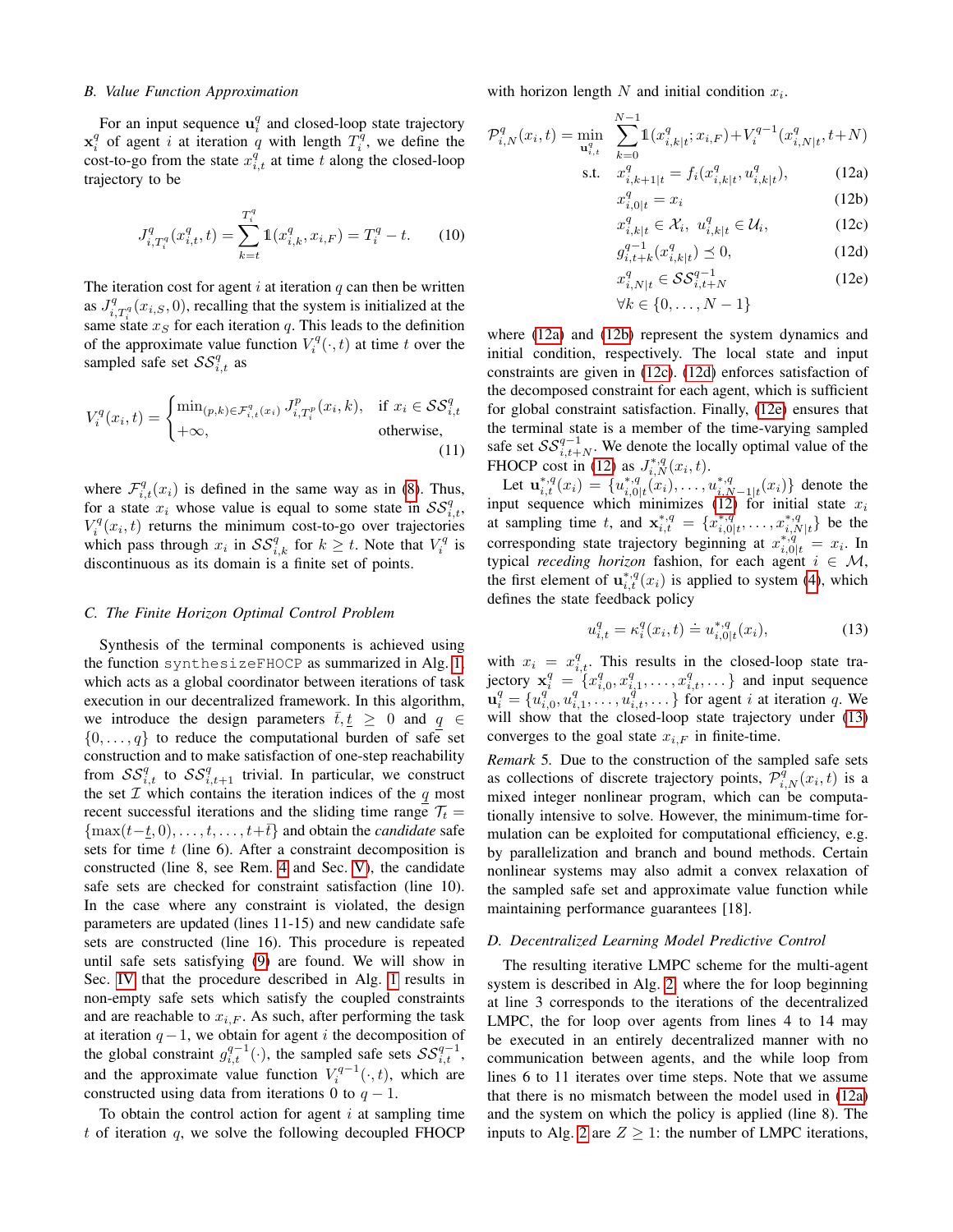Algorithm 1: synthesizeFHOCP

**Input:**  $\mathcal{D}_x$ ,  $\mathcal{D}_u$ , **t**,  $\theta = \{q, \underline{t}, \overline{t}\}$  $1 \tilde{q} \leftarrow q;$ 2  $\mathcal{I} \leftarrow {\max(q - q), \ldots, q};$ 3 for  $t \in \{0, \ldots, \max_{p \in \mathcal{I}}(T_i^p)\}\)$  do 4 for  $i \in \mathcal{M}$  do  $\begin{aligned} \mathsf{5} \quad | \quad | \quad \mathcal{T}_t \leftarrow \{\max(t-\underline{t},0),\ldots,t,\ldots,t+\overline{t}\}; \end{aligned}$  $\begin{aligned} \mathfrak{s} \quad \Big\vert \quad \Big\vert \quad \mathcal{SS}_{i,t}^q \leftarrow \bigcup_{p \in \mathcal{I}} \Big\lbrace x_{i,k}^p \in \mathcal{D}_x : k \in \mathcal{T}_t \Big\rbrace ; \end{aligned}$ 7 end  $\mathbf{s} \mid \{g_{i,t}^q(\cdot)\}_{i \in \mathcal{M}} \leftarrow \text{obtain decomposition according}$ to Ass. [1;](#page-2-0) 9 end 10 **while** any constraint in  $g_{i,t}^q(x)$  is violated for any  $x \in \mathcal{SS}_{i,t}^q, i \in \mathcal{M}, t \in \{0,\ldots,\max_{p \in \mathcal{I}}(T_i^p)\}\$  do 11  $q \leftarrow q - 1;$ 12 **if**  $q = 0$  then 13  $\left| \int \overline{t} \leftarrow \max(\overline{t}-1, 0), \underline{t} \leftarrow \max(\underline{t}-1, 0);$ 14  $\Big|$   $q \leftarrow \check{q};$ 15 end 16 Repeat lines 2-9 with updated  $\overline{t}$ ,  $\overline{t}$  and  $q$ ; 17 end 18  $V_i^q(\cdot, t) \leftarrow$  compute as in [\(10\)](#page-3-7) and [\(11\)](#page-3-8)  $\forall x_i^q \in \mathcal{SS}_{i,t}^q$ ;

<span id="page-4-1"></span>Output:  $\{SS_{i,t}^q, V_i^q(\cdot, t), g_{i,t}^q(\cdot)\}$ 

Algorithm 2: Decentralized Learning Model Predictive Control

Input:  $Z,\,\mathbf{x}^0,\,\mathbf{u}^0,\,\{T_i^0\}_{i\in\mathcal{M}},\,\theta$  $\mathbf{1} \,\, \mathcal{D}_x \leftarrow \{\mathbf{x}^0\}, \, \mathcal{D}_u \leftarrow \{\mathbf{u}^0\}, \, \mathbf{t} \leftarrow \{T_i^0\}_{i \in \mathcal{M}};$  $\mathfrak{c} \: \{ \mathcal{SS}_{i,t}^0, V_i^0(\cdot, t), g_{i,t}^0(\cdot)\} \leftarrow$ synthesizeFHOCP $(\mathcal{D}_x, \mathcal{D}_u, \mathbf{t}, \theta)$ ; 3 for  $q \in \{1, ..., Z\}$  do 4 **for**  $i \in \mathcal{M}$  *in parallel* **do**  $\mathbf{s} \quad | \quad t \leftarrow 0, \, x_{i,0}^q \leftarrow x_{i,S}, \, \mathbf{x}_i^q \leftarrow \{x_{i,S}\}, \, \mathbf{u}_i^q \leftarrow \emptyset;$ 6 while  $x_{i,t}^q \neq x_{i,F}$  do  $\tau$  |  $\kappa_i^q(\cdot, t) \leftarrow \text{solve } \mathcal{P}_{i,N}^q(x_{i,t}^q, t);$ **8**  $x_{i,t+1}^q \leftarrow$  apply  $u_{i,t}^q = \kappa_i^q(x_{i,t}^q, t)$  and measure state;  $\quad \ \, \mathbf{y} \text{ is } \quad \, \mathbf{y} \text{ is } \mathbf{x}_i^q \leftarrow \mathbf{x}_i^q \cup \{x_{i,t+1}^q\}, \, \mathbf{u}_i^q \leftarrow \mathbf{u}_i^q \cup \{u_{i,t}^q\};$ 10  $\vert \vert \vert t \leftarrow t + 1;$  $11$  end  $\begin{array}{ccc} \textbf{12} & \left| & \mathcal{D}_x \leftarrow \mathcal{D}_x \cup \{\mathbf{x}^q_i\}, \, \mathcal{D}_u \leftarrow \mathcal{D}_u \cup \{\mathbf{u}^q_i\}; \end{array} \right. \end{array}$ 13  $T_i^q \leftarrow t$ <sup>14</sup> end  $\mathbf{t} \leftarrow \mathbf{t} \cup \{T^q_i\}_{i\in\mathcal{M}};$ 16  $\left\{\mathcal{SS}_{i,t}^q, V_i^q(\cdot,t), g_{i,t}^q(\cdot)\right\} \leftarrow$ synthesizeFHOCP $(\mathbf{x}, \mathbf{u}, \mathbf{t}, \theta)$ ; <sup>17</sup> end

<span id="page-4-2"></span> $x^0$  and  $u^0$ : the initial feasible state and input sequences,  ${T_i^0}_{i \in \mathcal{M}}$ : the lengths of the initial trajectories, and  $\theta$  which contains the design parameters for synthesizeFHOCP. It is implicitly assumed that each iteration is successful. We will show that this is true in Sec. [IV.](#page-4-0)

### <span id="page-4-0"></span>IV. PROPERTIES OF THE DECENTRALIZED LMPC

In this section, we show that for each iteration  $q$ , the sampled safe sets as constructed in [\(9\)](#page-2-3) have the property of reachability to  $x_{i,F}$ , which is sufficient for persistent feasibility of the decentralized LMPC over the entire task horizon for all iterations  $q$ . Furthermore, we show that the closed-loop system converges to the goal state in finite time, and that task performance is non-decreasing over iterations.

<span id="page-4-3"></span>Proposition 1. *Let Assumption [2](#page-2-4) hold, then for agent* i *at iteration* q*, the sampled safe sets as constructed in [\(9\)](#page-2-3) using Alg. 1* and the dataset  $(\mathbf{x}, \mathbf{u})$  are reachable to  $x_{i,F}$  and satisfy *the decomposed constraints*  $g_{i,t}^q(x) \succeq 0$ ,  $\forall x \in \mathcal{SS}_{i,t}^q$ .

*Proof.* We first assume that  $\underline{t}$ ,  $\overline{t}$ , and  $\mathcal I$  are chosen according to Alg. [1](#page-4-1) such that the constructed sampled safe sets satisfy the decomposed constraints for all sample times  $t$ . Now, at time t and  $t + 1$ , we obtain the time ranges  $\mathcal{T}_t$  =  ${\max(t - \underline{t}, 0), \ldots, t, \ldots, t + \overline{t}}$  and  $\mathcal{T}_{t+1} = {\max(t - \underline{t} + \underline{t})}$  $1, 0), \ldots, t+1, \ldots, t+\overline{t}+1\}$ , respectively. For the case when  $0 \le t \le t - 1$ , i.e. both lower limits evaluate to zero, the sampled safe sets at time t and  $t+1$  contain  $\{x_{i,0}^p, \ldots, x_{i,t+\bar{t}}^p\}$ and  $\{x_{i,0}^p, \ldots, x_{i,t+\bar{t}+1}^p\}$ , respectively, for all  $p \in \mathcal{I}$ . Recall that  $I$  contains indices corresponding to successful iterations, i.e.  $x_{i,T_i^p}^p = x_{i,F}, \forall p \in \mathcal{I}$ . Moreover, by Assumption [2,](#page-2-4)  $I$  must be non-empty. By the fact that the feasible input sequence  $\{u_{i,0}^p, \ldots, u_{i,t+\bar{t}}^p\}$  exists in the dataset u, such that  $x_{i,k+1}^p = f_i(x_{i,k}^p, u_{i,k}^p)$ ,  $\forall k \in \{0, \ldots, t + \overline{t}\}$ , we see that the property of reachability to  $x_{i,F}$  holds. For the case when  $t \geq t$ , the sampled safe sets at time t and  $t + 1$  contain  ${x_{i,t-\underline{t}}^p, \ldots, x_{i,t+\overline{t}}^p\}$  and  ${x_{i,t-\underline{t}+1}^p, \ldots, x_{i,t+\overline{t}+1}^p\}$ . By the same argument as before, we see that reachability holds. We conclude that the sampled safe sets for agent  $i$  at iteration  $q$ are reachable to  $x_{i,F}$  and satisfy the decomposed constraints for all  $t \geq 0$ .  $\Box$ 

<span id="page-4-6"></span>Proposition 2. *Let Assumption [2](#page-2-4) hold and assume that*  $\mathcal{P}_{i,N}^{q} (x_{i,t}^{q}, t)$  *defined in* [\(12\)](#page-3-5) *is feasible for agent i at time t* and iteration q for some  $x_{i,t}^q \in X_i$ . If  $x_{i,F} \in \mathcal{SS}_{i,t+N}^{q-1}$ , then *the system* [\(4\)](#page-1-8) *in closed-loop with* [\(12\)](#page-3-5) *and* [\(13\)](#page-3-6) *converges* ∗ *in at most*  $t + \bar{T}$  *steps to*  $x_{i,F}$ *, where*  $\bar{T} = N + T_i^{p^*} - k^*$  $and (k^*, p^*)$  =  $arg min_{k,p} T_i^p$  subject to the constraint  $x_{i,N|t}^{*,q} = x_{i,k}^p$ .

*Proof.* By assumption,  $\mathcal{P}_{i,N}^q(x_{i,t}^q, t)$  is feasible at time t, which implies that there exists a sequence of feasible inputs  $\bar{\mathbf{u}} = \{\mathbf{u}_{i,t}^{*,q}(x_{i,t}^q), u_{i,k^*}^{p^*}, \dots, u_{i,q}^{p^*}\}$  $\{F_{i,T_i^{p^*}-1}^{p}\}$ , which drives agent *i* to the goal state  $x_{i,F}$  in  $\overline{T}$  steps. Therefore,

<span id="page-4-5"></span><span id="page-4-4"></span>
$$
J_{i,N}^{*,q}(x_{i,t}^q, t) = \bar{T} - 1.
$$
 (14)

Since  $SS_{i,t+N}^{q-1} \ni x_{i,F}$ , it follows from standard MPC arguments and Prop. [1](#page-4-3) that  $\mathcal{P}^q_{i,N}(\cdot,k)$  is feasible for time steps  $k > t$  and

$$
J_{i,N}^{*,q}(x_{i,t}^q, t) \ge \sum_{l=t}^k \mathbb{1}(x_{i,l}^q; x_{i,F}) + J_{i,N}^{*,q}(x_{i,k+1}^q, k+1),
$$
\n(15)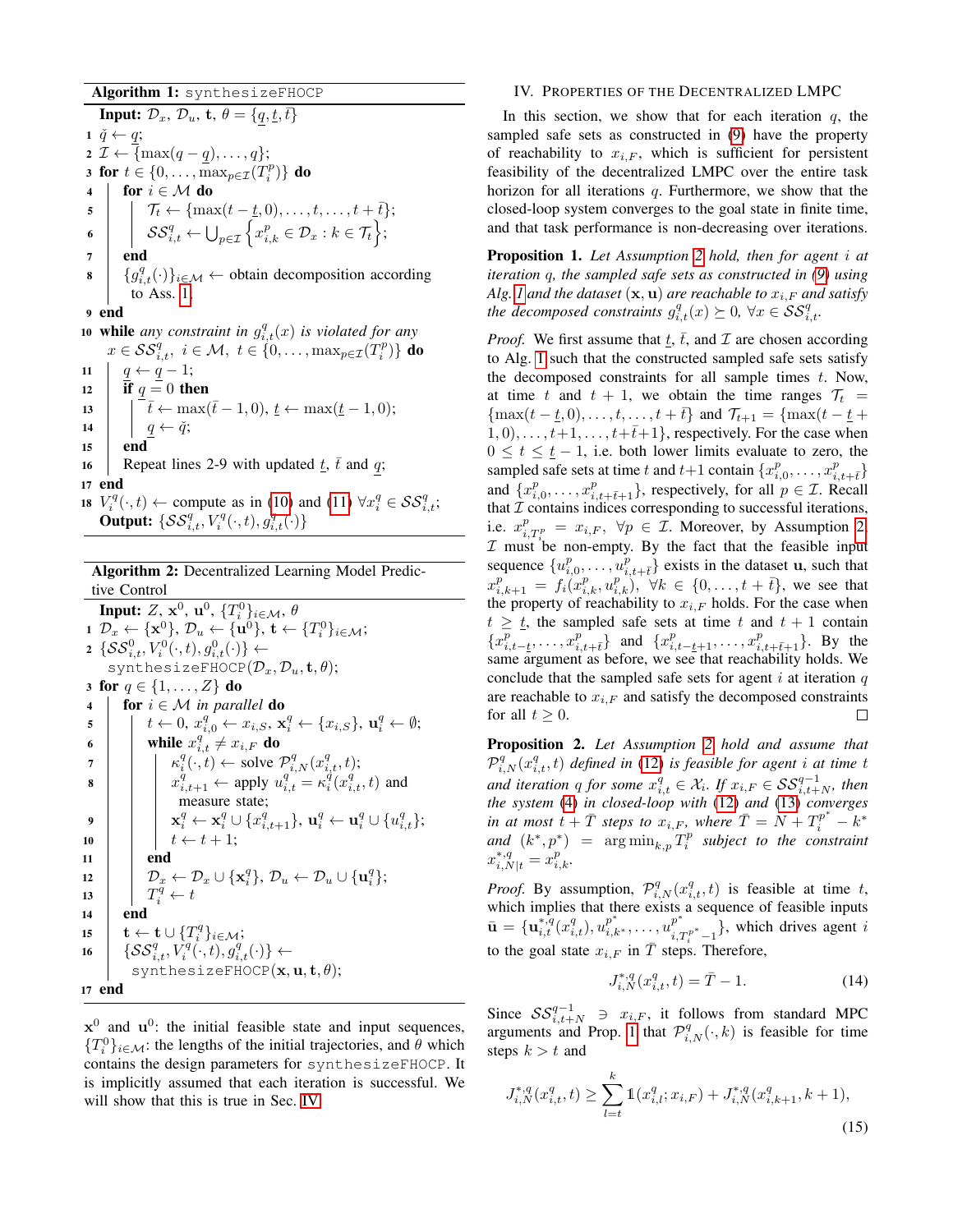where  $x_{i,k+1}^q = f_i(x_{i,k}^q, \bar{\mathbf{u}}_{k-t})$ . Assume that  $x_{i,k}^q \neq x_{i,F}$  for  $k = \{t, ..., t + \bar{T} - 1\}$ . Then at time step  $k = t + \bar{T} - 1$ , using  $(14)$  and  $(15)$  we have

$$
J_{i,N}^{*,q}(x_{i,k+1}^q, k+1) \leq J_{i,N}^{*,q}(x_{i,t}^q, t) - \sum_{l=t}^k \mathbb{1}(x_{i,l}^q; x_{i,F})
$$

$$
= (\bar{T} - 1) - (\bar{T} - 1) = 0
$$

which implies that  $x_{i,k+1}^q = x_{i,t+\overline{T}}^q = x_{i,F}$ .

Theorem 1. *Consider the system in* [\(1\)](#page-1-0) *in closed loop with the decentralized LMPC* [\(12\)](#page-3-5) *and* [\(13\)](#page-3-6)*. Let Assumption [1](#page-2-0) and* [2](#page-2-4) *hold. Then at each iteration* q *for every agent*  $i \in M$ *:* 

- 1) *The decentralized LMPC* [\(12\)](#page-3-5) *is feasible for all time steps*  $t \geq 0$ *.*
- 2) *The system* [\(4\)](#page-1-8) *in closed-loop with* [\(12\)](#page-3-5) *and* [\(13\)](#page-3-6) *converges to the equilibrium point*  $x_{i,F}$  *in finite time.*
- 3) The sampled safe sets  $SS_{i,t}^q$  are non-empty for all *sample times* t*.*

*Proof.* At iteration  $q = 1$  $q = 1$ , by Assumption 1 and [2,](#page-2-4) the sampled safe sets  $\mathcal{SS}_{i,t}^0$  are non-empty for all  $t \in \mathbb{N}$  and [\(12\)](#page-3-5) is feasible at  $t = 0$ .

From Proposition [1,](#page-4-3) we have that at iteration  $q$ , for each agent *i*, the terminal constraint sets  $SS_{i,t}^{q-1}$  are reachable to  $x_{i,F}$  and satisfy the decomposed constraints for all  $t \in$  $\{0, \ldots, \max_{p \in \mathcal{I}}(T_i^p)\}\)$ . Additionally at time  $t = 0$ , [\(12\)](#page-3-5) is feasible and therefore the proof for 1) follows from standard MPC arguments [19].

Again, leveraging the reachability property of  $SS_{i,t}^{q-1}$ ,  $\exists k \in \{0, \ldots, \max_{p \in \mathcal{I}}(T_i^p)\}\$  such that  $x_{i,F} \in \mathcal{SS}_{i,k}^{q-1}$ . Since from 1) we have that [\(12\)](#page-3-5) is feasible for all  $t \ge 0$ , 2) follows immediately after applying Proposition [2.](#page-4-6)

From 1) and 2), task execution at iteration  $q$  is successful, i.e.  $x_{i,T_i^q}^q = x_{i,F}$ . Therefore, by Asssumption [1,](#page-2-0) we may construct  $SS_{i,t}^q \text{ } \ni \text{ } x_{i,t}^q$  using Alg. [1,](#page-4-1) which shows 3). Repeating the argument for each iteration  $q$  concludes the proof. П

<span id="page-5-5"></span>Corollary 1. *Consider the system [\(1\)](#page-1-0) in closed loop with the decentralized LMPC [\(12\)](#page-3-5) and [\(13\)](#page-3-6). Let Assumption [2](#page-2-4) hold. Then for every agent*  $i \in \mathcal{M}$ *, the task completion time does not increase with the iteration index q, i.e.*  $T_i^q \le T_i^{q-1}$ .

*Proof.* Let  $x_{i,t}^q$  and  $u_{i,t}^q$  be the elements from the closed-loop state trajectory and corresponding input sequence at iteration q. From [\(10\)](#page-3-7), we have that the iteration cost at iteration  $q-1$ can be written as

$$
J_{i,T_i^{q-1}}^{q-1}(x_{i,S},0) = \sum_{t=0}^{N-1} \mathbb{1}(x_{i,t}^{q-1}; x_{i,F}) + \sum_{t=N}^{T_i^{q-1}} \mathbb{1}(x_{i,t}^{q-1}; x_{i,F})
$$
  
\n
$$
\geq \sum_{t=0}^{N-1} \mathbb{1}(x_{i,t}^{q-1}; x_{i,F}) + V_i^{q-1}(x_{i,N}^{q-1}, N)
$$
  
\n
$$
\geq J_{i,N}^{*,q}(x_{i,S}, 0).
$$
 (16)

Next, using [\(15\)](#page-4-5), we have that at  $t = 0$ 

$$
J_{i,N}^{*,q}(x_{i,0}^q,0) \ge \sum_{l=0}^{T_i^q} 1\!\!1(x_{i,l}^q;x_{i,F}) = J_{i,T_i^q}^q(x_{i,S},0). \tag{17}
$$

From [\(16\)](#page-5-1) and [\(17\)](#page-5-2), and using the fact that for agent i,  $x_{i,0}^q =$  $x_{i,S}$ , we arrive at the final bounds

$$
J_{i,T_i^q}^q(x_{i,S},0) \le J_{i,N}^{*,q}(x_{i,S},0) \le J_{i,T_i^{q-1}}^{q-1}(x_{i,S},0),
$$

<span id="page-5-2"></span> $\Box$ 

which implies that  $T_i^q \n\t\leq T_i^{q-1}$ .

 $\Box$ 

# V. MULTI-VEHICLE COLLISION AVOIDANCE

<span id="page-5-0"></span>In this section, we present a numerical example of decentralized LMPC in the context of multi-vehicle collision avoidance. We compare the results from the decentralized LMPC with those from a centralized approach. The control objective is for  $M = 3$  vehicles to reach the goal equilibrium points  $\zeta_F^i$  from their respective initial states  $\zeta_S^i$  in minimum time (the code is available online<sup>[1](#page-5-3)[2](#page-5-4)</sup>).

#### *A. Agent Model*

We model the vehicles using the kinematic bicycle model, which is discretized using forward Euler integration with a time step of  $dt = 0.1$ s as in [20].

$$
\zeta_{i,t+1} = \zeta_{i,t} + dt \begin{bmatrix} v_{i,t} \cos(\psi_{i,t} + \beta_{i,t}) \\ v_{i,t} \sin(\psi_{i,t} + \beta_{i,t}) \\ v_{i,t} \sin(\beta_{i,t}) / l_r \\ a_{i,t} \end{bmatrix} = f_i(\zeta_{i,t}, u_{i,t}),
$$

where  $\beta_{i,t} = \arctan(l_r \tan(\delta_{i,t})/(l_f + l_r))$ . The state and input variables are  $\zeta_{i,t} = [x_{i,t}, y_{i,t}, \psi_{i,t}, v_{i,t}]^\top \in \mathbb{R}^4$  (with units m, m, rad, m/s) and  $u_{i,t} = [\delta_{i,t}, a_{i,t}]^\top \in \mathbb{R}^2$  (with units rad,  $m/s<sup>2</sup>$ ) respectively. The vehicles are coupled via collision avoidance constraints where we define a circular collision buffer about the geometric center of the vehicle with radius  $r_i$  and require that for all sample times,

<span id="page-5-6"></span>
$$
\|\zeta_{i,t}(1:2) - \zeta_{j,t}(1:2)\|_2 \ge r_i + r_j, \ \forall i, j \in \mathcal{M}, \ i \neq j, \ (18)
$$

# *B. Decoupled FHOCP Formulation*

The decoupled FHOCP for agent  $i$  at time  $t$  and iteration q given initial condition  $\zeta_i$  is formulated as in [\(12\)](#page-3-5). For the local state and input constraints in [\(12c\)](#page-3-2), in addition to the box constraints  $|\zeta_i^q$  $\left| \begin{array}{l} q \\ i,k|t \end{array} \right| \leq [10,10,\infty,10]^\top$  and  $|u_i^q$  $|_{i,k|t}^q| \preceq$  $[0.5, 3]^\top$ ,  $\forall k \in \mathbb{N}_{N-1}$ , we also impose constraints on the control rate via  $|u_{i,0|t}^q - u_{i,t-1}^q| \leq dt \cdot [0.7, 7]^\top$  and  $|u_{i,k+1|t}^q - u_i^q$  $\|u_{i,k|t}^q\| \preceq dt \cdot [0.7, 7]^{\dagger}, \ \forall k \in \mathbb{N}_{N-2}.$  Here,  $|\cdot|$ represents the element-wise absolute value.

In [\(12d\)](#page-3-3), we decompose the global constraints into timevarying hyperplane constraints on the position states of each vehicle, i.e.  $g_{i,t+k}^{q-1}(\zeta_i^q)$  $\sum_{i,k|t}^{q} = H_{i,t+k}^{q-1} \zeta_{i,k|t}^{q} + h_{i,t+k}^{q-1} \preceq 0$ , with  $H_{i,t+k}^{q-1} \in \mathbb{R}^{M-1\times 4}$  and  $h_{i,t+k}^{q-1} \in \mathbb{R}^{M-1}$  for all  $k \in \mathbb{N}_{N-1}$ . This implementation of line 8 of Alg. [1](#page-4-1) is achieved by solving a hard margin support vector machine (SVM) for all agent pairs  $(i, j) \in \mathcal{M}$ ,  $i \neq j$ , where maximum margin

<span id="page-5-3"></span><span id="page-5-1"></span><sup>1</sup>https://github.com/zhu-edward/multi-agent-LMPC

<span id="page-5-4"></span> $^{2}$ A video of the results may be found at https://youtu.be/cB9zckRm5j8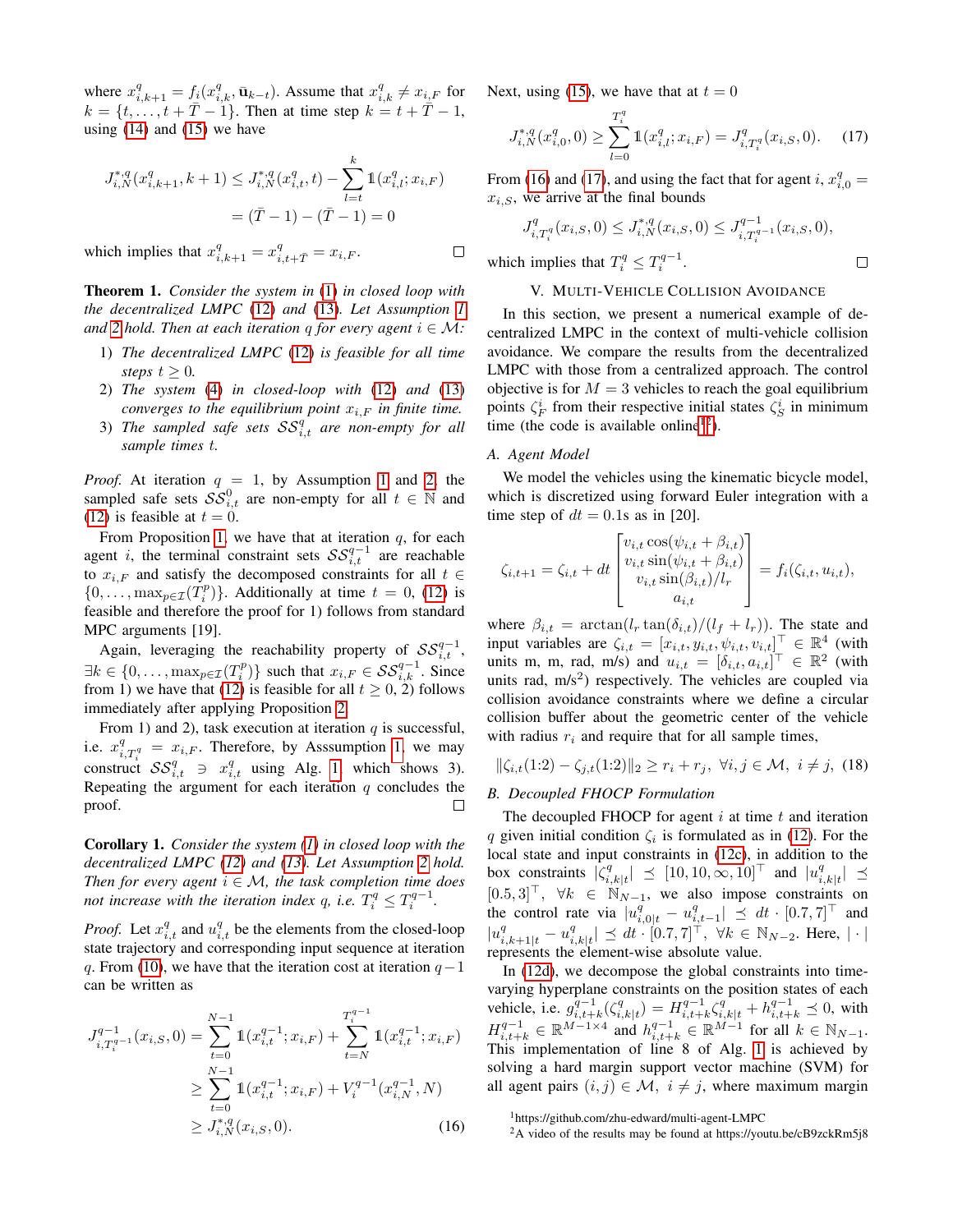

<span id="page-6-3"></span>Fig. 1. Snapshots of the decentralized LMPC trajectory at convergence. Circles represent the collision buffers centered at the position of agent 1 (blue), 2 (orange), and 3 (red).



<span id="page-6-2"></span>Fig. 2. a) Initial (light) vs. steady state (dark) position trajectory (top). The starting and goal states are denoted as the square and circle markers respectively. b) Velocity profile and input sequence (bottom) for agent 1 (blue), 2 (orange), and 3 (red) at the first and last iterations. The black dashed lines correspond to the input box constraints. c) Minimum distance between agents at each iteration.

separating hyperplanes can be found for time  $t$  if the position states in the candidate sampled safe sets  $SS_{i,t}^{q-1}$  and  $SS_{j,t}^{q-1}$  are linearly separable. If all  $\binom{M}{2}$  pairwise SVM problems are feasible for all time  $t$  and the distance between the hyperplanes is no less than  $2r$  in all cases, then we construct the constraint decomposition for agent  $i$  at time  $t$  by stacking the solution  $H_{ij}$  and  $h_i$  from all SVM problems involving agent *i* into the matrix  $H_{i,t}^{q-1}$  and vector  $h_{i,t}^{q-1}$  respectively. Otherwise, following Alg. [1,](#page-4-1) we shrink the sets  $\mathcal{T}_t$  and  $\mathcal{I}$  and retry the SVM problem.

We compute the initial feasible state trajectory and input sequence  $(\boldsymbol{\zeta}_i^0, \mathbf{u}_i^0)$  using a linear time-varying MPC controller. At each time step, the decoupled FHOCPs are solved using IPOPT [21] by constructing a set of  $|{\mathcal{SS}}_{i,t+N}^{q-1}|$ problems where [\(12e\)](#page-3-4) is formulated as equality constraints for each element in the safe set. Corollary [1](#page-5-5) is useful here as it allows us to prune the safe sets using an upper bound on the iteration cost, which can be computed for each point in the safe sets without solving the FHOCP. Specifically, at each time t, we have the cost-to-come for the current state  $x_{i,t}$ , we know that the sum of the stage costs over the optimization horizon is upper bounded by the horizon length  $N$ , and the cost-to-go from each point in the safe set is known. If for any safe set point, the sum of these three quantities is greater than  $T_i^{q-1}$ , we may discard that point. This helps to manage the computational burden induced by the discrete safe sets. The parameters used for this experiment are shown in Table [I.](#page-6-0)

#### *C. Results and Discussion*

As seen in Table [II,](#page-6-1) the decentralized LMPC converges to a steady state solution where the optimal cost of each iteration is non-increasing. We additionally implemented a centralized

TABLE I PARAMETER VALUES

<span id="page-6-0"></span>

|  | $(0, 5, -\pi/2, 0)$<br>$\zeta_{1,S}$<br>$(-5, -5, \pi/4, 0)$<br>$\zeta_{2,S}$<br>$(5, -5, 3\pi/4, 0)$<br>$\zeta_{3,S}$<br>0.5 <sub>m</sub><br>$l_f, l_r$<br>N<br>20<br>$1e-4$<br>$\epsilon$<br>Ŧ.<br>175 | $\zeta_{1,F}$<br>$\zeta_{2,F}$<br>$\zeta_{3,F}$<br>Ζ<br>$\overline{q}$ | $(0, -5, -\pi/2, 0)$<br>$(5, 5, \pi/4, 0)$<br>$(-5, 5, 3\pi/4, 0)$<br>0.75m<br>20<br>2 |
|--|----------------------------------------------------------------------------------------------------------------------------------------------------------------------------------------------------------|------------------------------------------------------------------------|----------------------------------------------------------------------------------------|
|--|----------------------------------------------------------------------------------------------------------------------------------------------------------------------------------------------------------|------------------------------------------------------------------------|----------------------------------------------------------------------------------------|

# TABLE II

<span id="page-6-1"></span>OPTIMAL COST OF THE DECENTRALIZED LMPC AT EACH ITERATION

| Iteration |     |                                                         | Iteration Cost   Iteration Iteration Cost |
|-----------|-----|---------------------------------------------------------|-------------------------------------------|
| $q=0$     | 296 |                                                         | 51                                        |
| $q=1$     | 122 | $\begin{array}{l} q=5 \\ q=6 \\ q=7 \\ q=8 \end{array}$ | 50                                        |
| $q=2$     | 79  |                                                         | 50                                        |
| $q=3$     | 55  |                                                         | 50                                        |
| $q=4$     | 51  |                                                         |                                           |

LMPC, with the same parameters and solver, for the global system subject to the original constraint [\(18\)](#page-5-6). This approach achieved a steady state cost of 48, which is only about a 4% difference in cost with respect to the decentralized case. We also compare the computation time for solving a single FTOCP in the decentralized and centralized cases. This is summarized in Table [III.](#page-7-0) For the former, we record the maximum solve time over agents at each sampling time. For the latter, we record the solve time of the centralized FHOCP at each sampling time. We obtain that over all iterations, computation time of the decentralized case is lower by a factor of 4.6x to 24x.

In Figures [2a](#page-6-2)) and [2b](#page-6-2)), we compare the initial feasible trajectory to the steady state trajectory at convergence. In the initial feasible trajectory, the agents' movements are